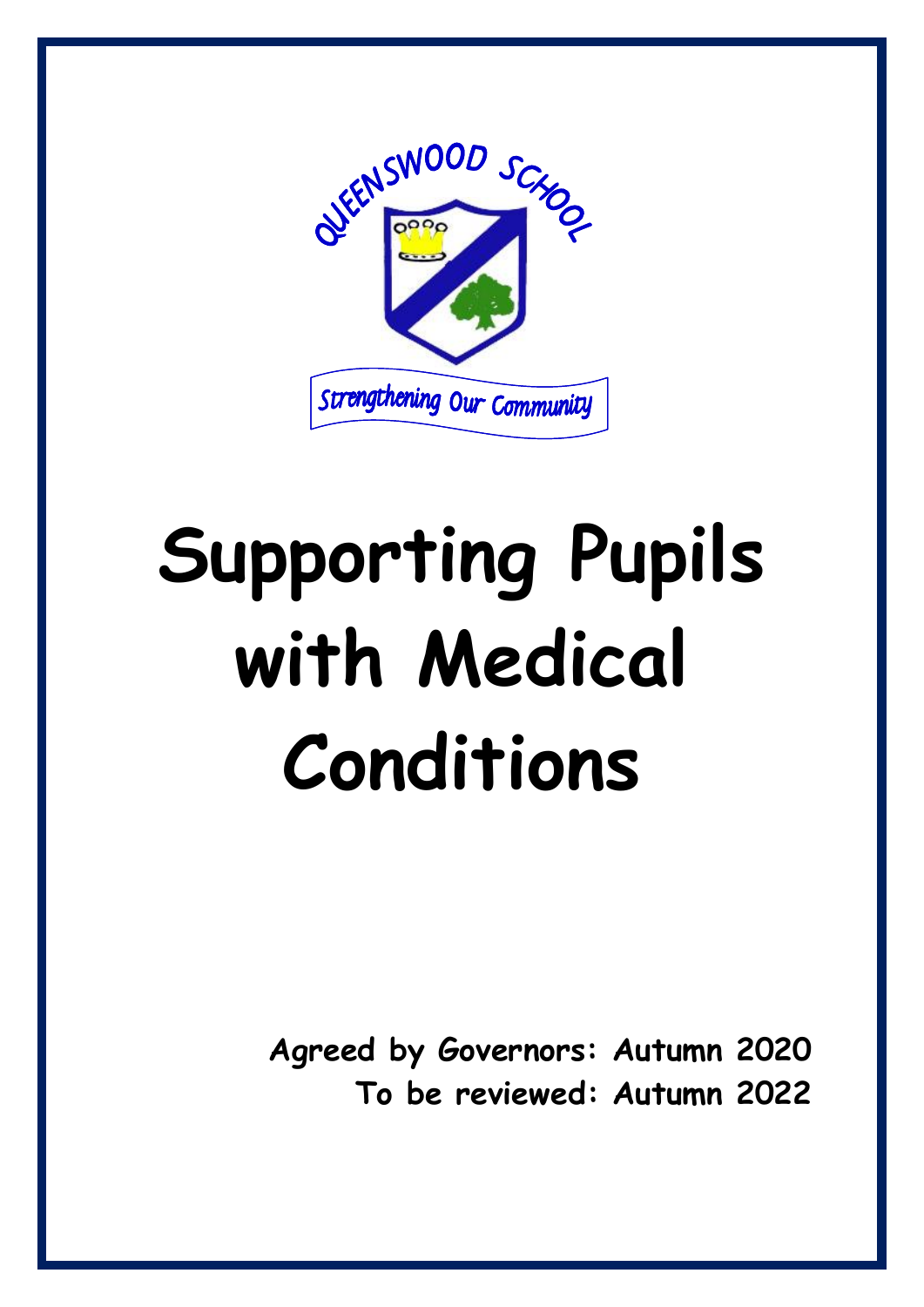# **Regard to Documentation**

At Queenswood School, we have due regard to the following documents:

- Department for Education's statutory guidance, 'Supporting pupils at school with medical conditions', April 2014 (This statutory guidance also refers to other specific laws.)
- Children and Families Act 2014 (Section 100)
- Equality Act 2010
- Special Educational Needs Code of Practice
- Other school policies, such as Child Protection, Equal Opportunities, Behaviour, Administering Medicines, Intimate Care and Special Educational Needs.

# **Introduction**

At Queenswood School, children with medical conditions, in terms of both physical and mental health, will be properly supported in school so that they can play a full and active role in school life, remain healthy and achieve their academic potential and that they can access and enjoy the same opportunities at school as any other child.

We recognise that pupils with long-term and complex medical conditions may require on-going support, medicines or care while at school to help them to manage their condition and keep them well. Others may require monitoring and interventions in emergency circumstances. Queenswood School recognises that each child's needs are individual.

We also recognise that needs may change over time, and that this may result in extended absence from school. The school will make every effort to minimise the impact on a child's educational attainment and support his or her emotional and general well-being, including any necessary re-integration programmes. The school will focus on giving pupils and their parents every confidence in the school's approach.

The school recognises that some children who require support with their medical conditions may also have special educational needs and may have a statement or Education Healthcare Plan (EHCP). We will work together with other schools, health professionals, other support services, and the Local Authority. Sometimes it may be necessary for the school to work flexibly, and may, for example, involve a combination of attendance at school and alternative provision.

The admission to school is conducted by Telford and Wrekin. Children's admission into Nursery is conducted by the school. No child with a medical condition will be denied admission on the grounds that arrangements for his or her medical condition have not been made. In line with the school's safeguarding duties, the school does not have to accept a child in school at times where it would be detrimental to the health of that child or others to do so.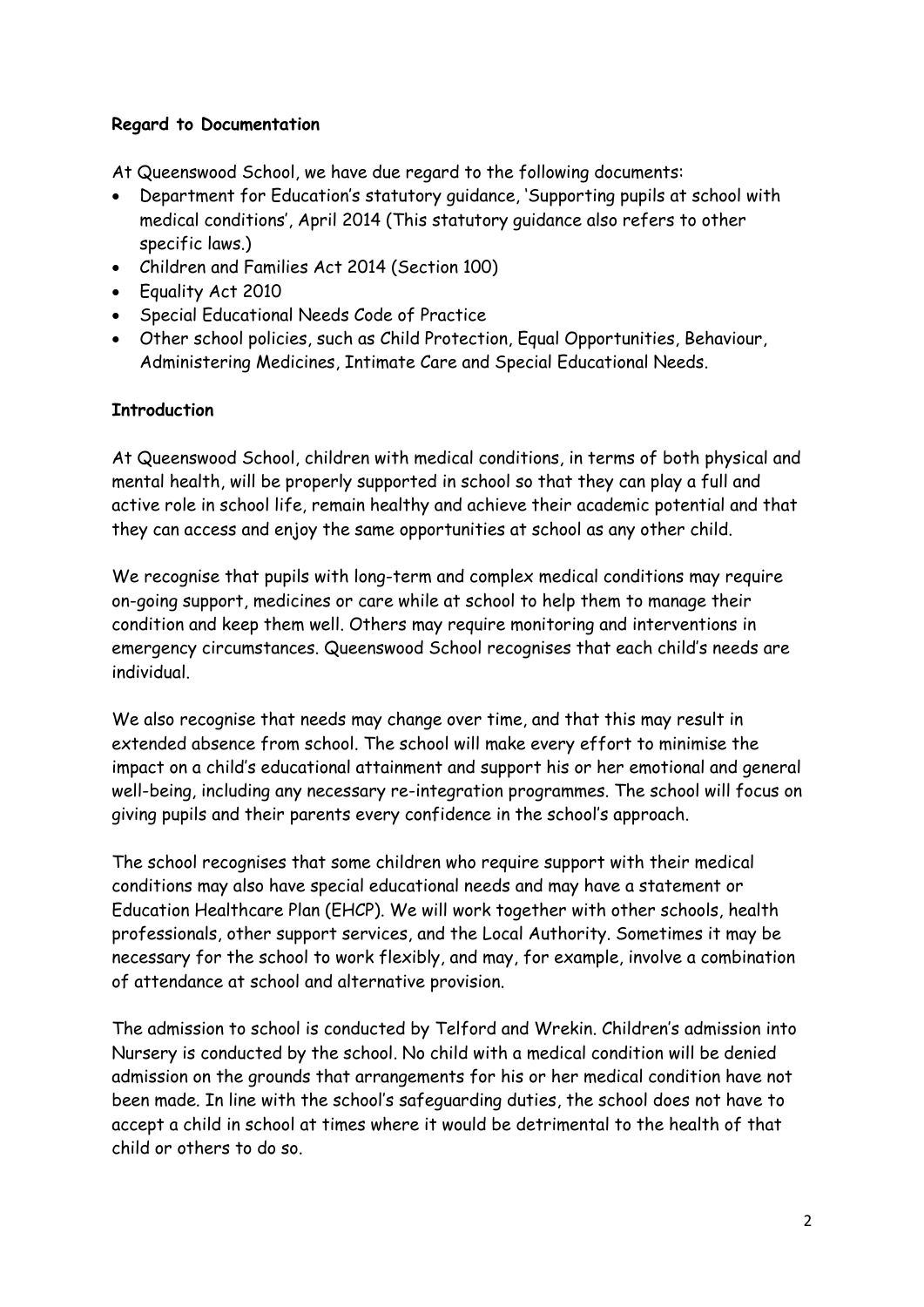# **Policy Implementation**

- The Head teacher will ensure that sufficient staff are suitably trained,
- All relevant staff will be made aware of the child's condition,
- Cover arrangements will be put in place to cover for staff absence, to ensure that someone is always available,
- Supply teachers will be briefed,
- Risk assessments will be put in place for educational visits, and other school activities outside the normal timetable, and
- Individual healthcare plans will be monitored frequently.
- Procedure to be followed when notification is received that a pupil has a medical condition

The school, in consultation with all relevant stakeholders including parents, will:

- Ensure that arrangements are put into place to cover transition from another setting, upon being notified that a child is coming into school with a medical condition. These may vary from child to child, according to existing EHCPs.
- Ensure that arrangements are implemented following reintegration into the school or when the needs of a child change.
- Put arrangements into place in time for the start of the new school term.
- In other cases, such as a new diagnosis or children moving to a new school midterm, every effort will be made to ensure that arrangements are in place within two weeks.
- Provide support to pupils where it is judged by professionals that there is likely to be a medical condition. Where evidence conflicts, some degree of challenge may be necessary to ensure that the right support can be put into place.
- Any staff training needs are identified and met.

# **Individual Healthcare Plans (Care Plans)**

The Head Teacher/Senco/Class teacher will be responsible for developing IHPs alongside an appropriate member of the medical profession (e.g. Diabetes nurse, or school nurse) their purpose is to ensure that they provide clarity about what needs to be done, when and by whom. They will often be essential, such as in cases where conditions fluctuate or where there is a high risk that emergency intervention will be needed, and they are likely to be helpful in the majority of other cases, especially where medical conditions are long-term and complex. However, not all children will require one. The school, healthcare professionals and parents should agree, based on evidence, when a healthcare plan would be inappropriate or disproportionate. If consensus cannot be reached, the Head teacher is best placed to take a final view. A flow chart for agreeing the support required is provided in Annex A.

The healthcare plan is a confidential document. The level of detail within will depend on the complexity of the child's condition and the degree of support needed. Where a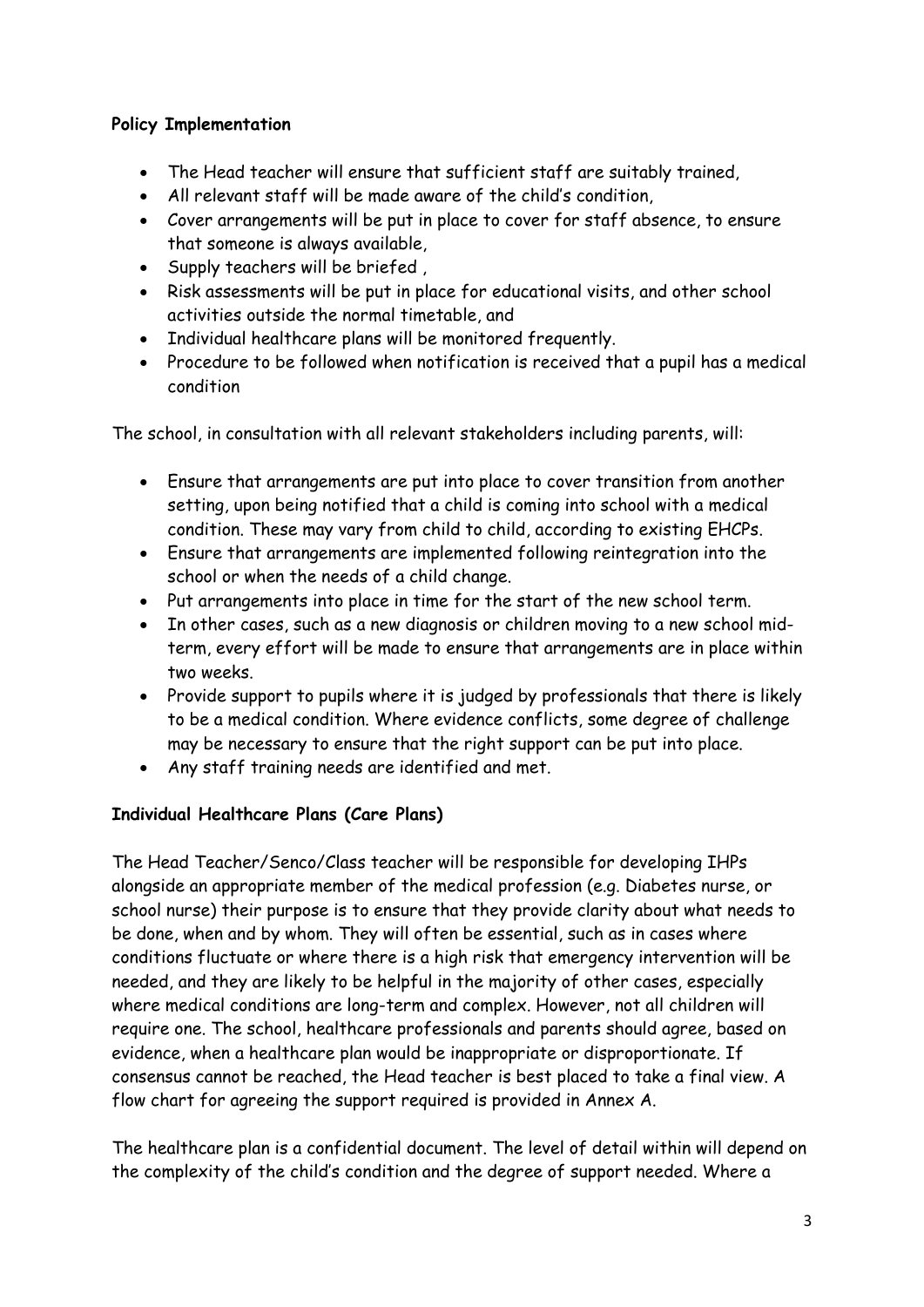child has a special educational need, but does not have a statement or EHCP, their special educational needs will be mentioned in their individual healthcare plan.

Individual healthcare plans, and their review, may be initiated, in consultation with the parent, by a member of school staff or a healthcare professional involved in providing care for the child. Plans will be drawn up in partnership between the school, parents, and a relevant healthcare professional, e.g. Specialist or community nurse. Wherever possible, the child will also be involved in the process. The aim is to capture the steps which a school should take too help the child manage their condition and overcome any potential barriers to getting the most from their education. Responsibility for ensuring the plan is finalised rests with the school.

The individual healthcare plans are reviewed at least annually, or earlier if evidence is presented that the child's needs have changed. The plans are devised with the child's best interests in mind, ensuring that an assessment of risk to the child's education, health and social well-being is managed minimising disruption. Reviews will be linked to any education healthcare plan the child may have.

# **The information to be recorded**

When deciding on the information to be recorded on individual healthcare plans, the following will be considered:

- The medical condition, its triggers, signs, symptoms and treatments;
- The pupil's resulting needs, including medication (dose, side-effects and storage) and other treatments, time, facilities, equipment, testing, access to food and drink where this is used to manage their condition, dietary requirements and environmental issues e.g. Crowded corridors, travel time between lessons;
- Specific support for the pupil's educational, social and emotional needs for example, exams, use of rest periods or additional support in catching up with lessons, counselling sessions;
- The level of support needed, including in emergencies. If a child is self-managing their medication, this should be clearly stated with appropriate arrangements for monitoring;
- Who will provide the support, their training needs, and expectations of their role and confirmation of proficiency to provide support for the child's medical condition from a healthcare professional; and cover arrangements for when they are unavailable?
- Who in the school needs to be aware of the child's condition and the support required?
- Arrangements for written permission from parents and the head teacher for medication to be administered by a member of staff, or self-administered by the pupil during school hours.
- Separate arrangements or procedures required for school trips or other school activities outside of the normal school timetable that will ensure the child can participate, e.g. Risk assessments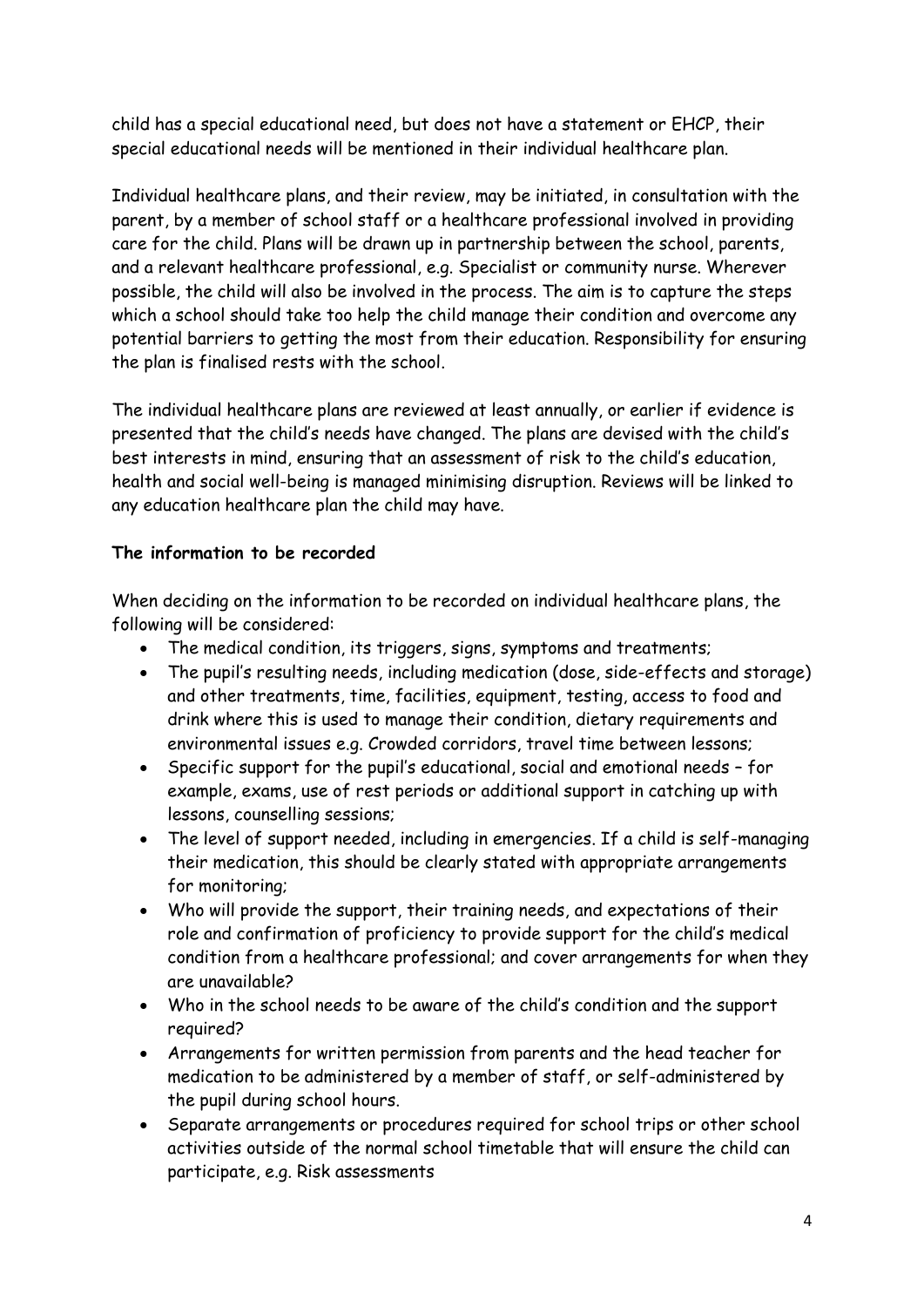- Where confidentiality issues are raised by the parent or child, the designated individuals to be entrusted with information about the child's condition, and
- What to do in an emergency, including whom to contact, and contingency arrangements. Some children may have an emergency healthcare plan prepared by their lead clinician that could be used to inform the development of their individual healthcare plan.

# **Roles and responsibilities**

Supporting a child with a medical condition during school hours is not the sole responsibility of one person. The school will work collaboratively; both with staff within the organisation and with outside agencies, as the circumstances of each child dictate.

# **The Governing Body will:**

- ensure that pupils in school with medical conditions are supported. It will ensure that a policy is developed, implemented and monitored. The Governing Body will ensure that staff receive suitable training and that they are competent before they take on the responsibility to support children with medical conditions.
- be aware of the importance of education of children with health needs, who cannot attend school and will approve the LA policy for this.

### **The Headteacher will:**

- Ensure that the Supporting Pupils with Medical Conditions Policy is developed and effectively implemented with partners, including all staff are aware of the policy and that they understand their role in implementing the policy.
- Ensure that all staff who need to know are aware of a child's condition.
- Ensure that sufficient trained numbers of staff are available to implement the policy and deliver against all the individual healthcare plans, including in contingency and emergency situations.
- Have overall responsibility for the development of individual healthcare plans.
- Ensure that all staff are appropriately insured to support pupils in this way.
- Liaise with the school nurse in respect of a child who has a medical condition, including in cases where the situation has not yet been brought to the attention of the school nursing service.

# **School Staff:**

Any member of the school staff may be asked to provide support to pupils with medical conditions, including the administration of medicines, although they cannot be required to do so. Although administering medicines is not part of a teachers' professional duties, they should take into account the needs of pupils with medical conditions they teach. Please also refer to the administration of medicines policy.

Any member of school staff should know what to do and respond accordingly when they become aware that a pupil with a medical condition needs help.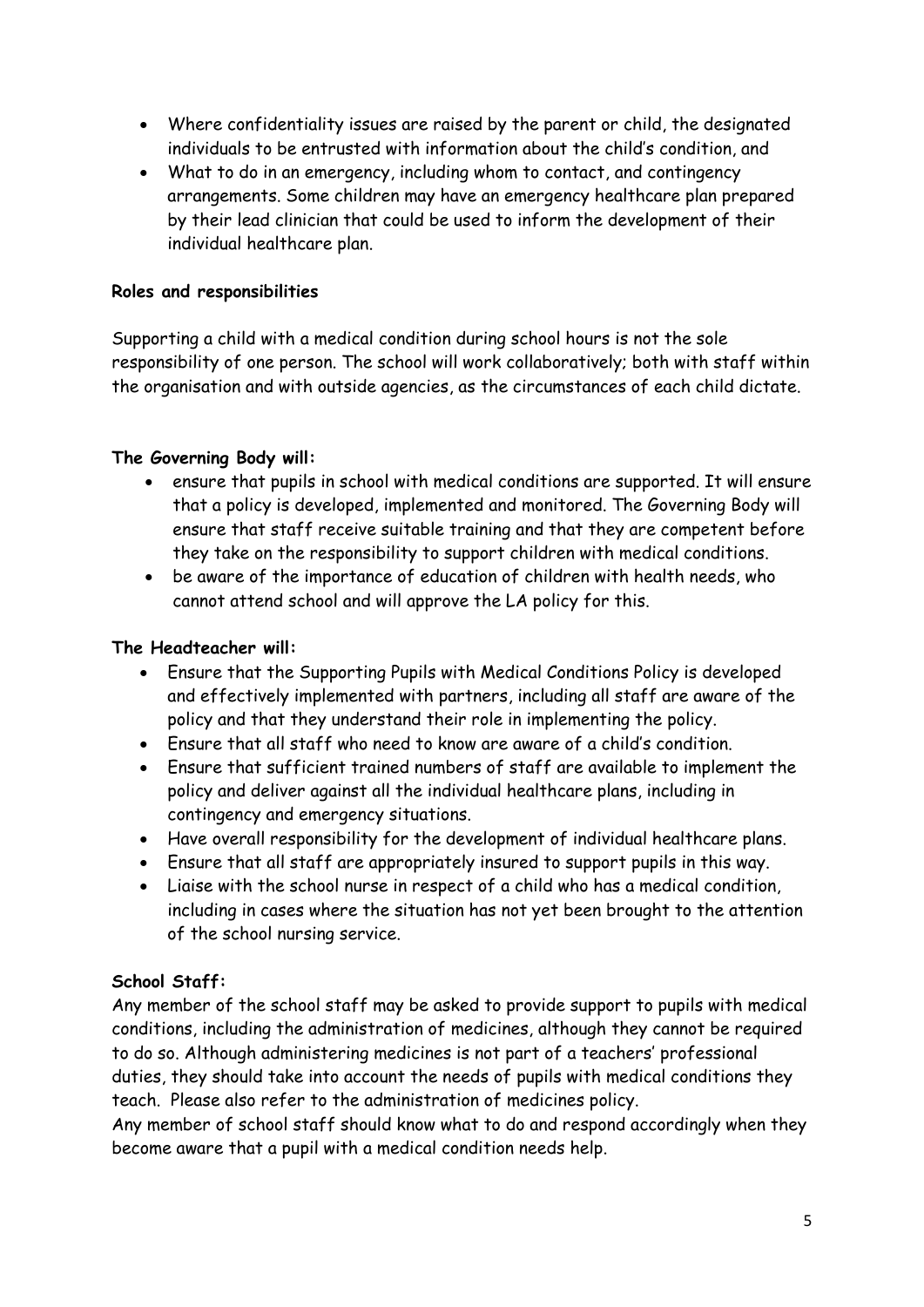### **Pupils:**

Pupils with medical conditions may be best placed to provide information about how their condition affects them. They should be involved in discussions about their medical support needs and contribute as much as possible to the development of, and comply with their individual healthcare plan. Other children will often be sensitive to the needs of those with medical conditions.

# **Parent:**

Parents should provide the school with sufficient and up-to-date information about their child's medical needs. At Queenswood School, parents are seen as key partners and they will be involved in the development and review of their child's individual healthcare plan, and may be involved in its drafting. Parents should carry out the action they have agreed to as part of its implementation, e.g. Provide medicines and equipment and ensure they or another nominated adult are contactable at all times.

# **Local Authority:**

The Local Authority has a duty to commission a school nurse service to this school. It I expected that the Local Authority will provide support, advice and guidance, including suitable training for school staff.

# **Staff training and support**

Training needs for staff will be assessed by looking at the current and anticipated needs of pupils already on the roll. It may be possible to determine training needs by early information relating to a child about to be admitted to the school. All members of staff providing support to a child with medical needs will have been trained beforehand. Staff who provide support to pupils with medical conditions will be included in meetings where this is discussed.

The type of training, and frequency of refresher training, will be determined by the actual medical condition that a child may have and this will be supported by the Governing Body. Some training may be arranged by the school, and other types may make use of the skills and knowledge provide by the school nurse service, or specialist nurse services, among others. In some cases, the healthcare professional may be able to advise on easily accessible training such as on the jext website. Other training may involve on-site or off-site provision. Parents will be asked to supply specific advice and then this will be reinforced with healthcare professional advice.

All staff will be made aware of the specific needs of each child with a medical condition and will be competent and confident enough to deliver the support.

It must be noted that a First Aid certificate alone will not suffice for training to support children with medical conditions.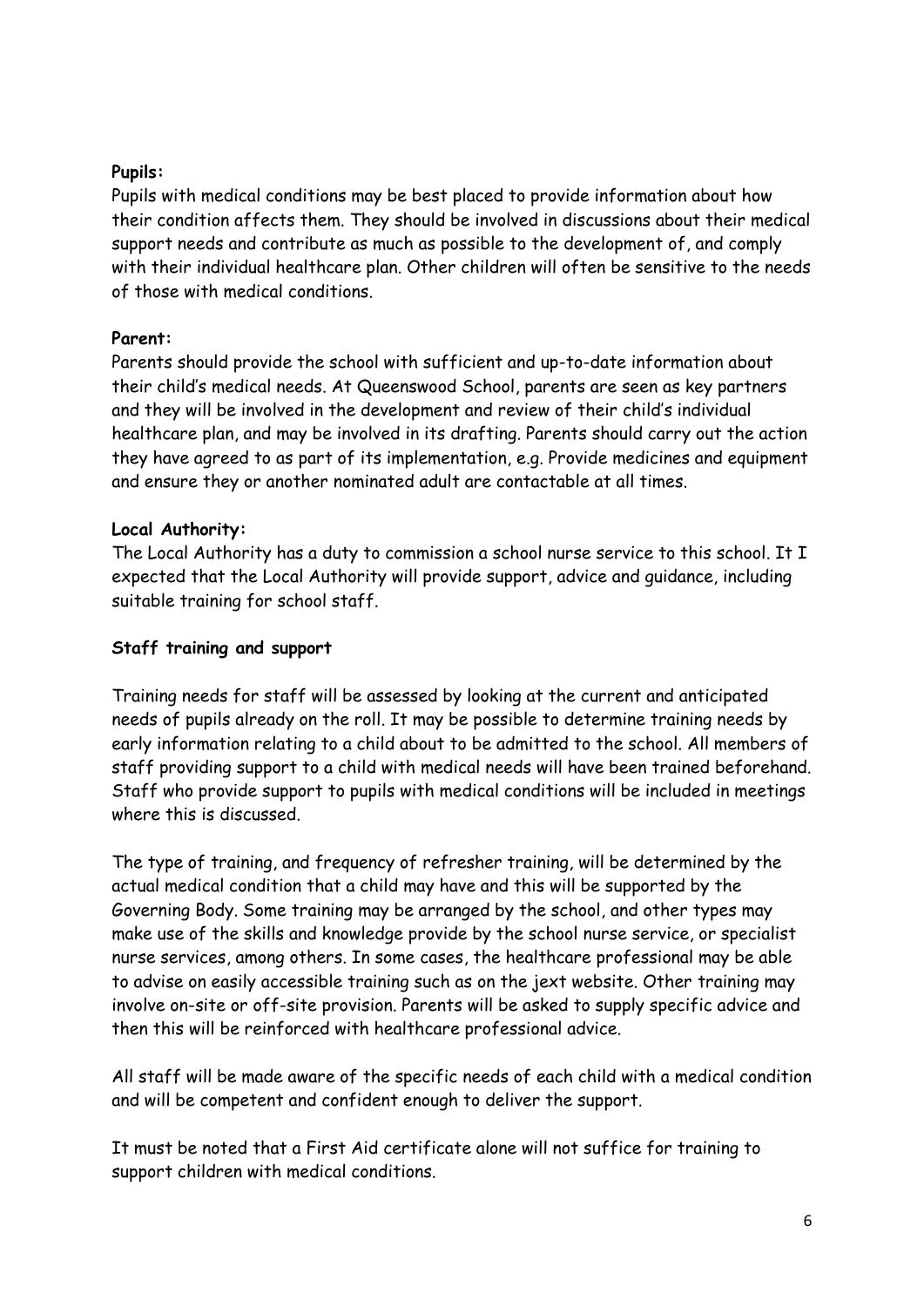The Supporting Pupils with Medical Conditions Policy will be subject to whole staff consultation as part of the draft, and subsequent reviews. All members of staff will be informed of it and it will be included in the induction arrangements for new staff to the school.

# **The child's role in managing their own medical needs**

At Queenswood School, the children who require medication or other procedures will be supervised in administering them or receive them from a relevant member of staff. If a child refuses to take medicine or carry out a medical procedure, staff will not force him or her to do so, but follow the procedure agreed in the individual healthcare plan. Parents will be informed so that alternative options can be considered.

# **Managing medicines on school premises**

Where clinically possible, medicines should be prescribed in dose frequencies which enable them to be taken outside school hours. Where this is not possible, the following will apply:

- Medicines will only be administered at school when it would be detrimental to a child's health or school attendance not to do so.
- No child will be given prescription or non-prescription medicines without their parent's written consent – except in exceptional circumstances where the medicine has been prescribed to the child without the knowledge of the parents.
- Following guidance from the Telford and Wrekin NHS, school can administer prescribed and non-prescription medicines during an educational visit, parents should provide written consent.
- No child will be given a medicine containing aspirin unless it has been prescribed by a doctor. Parents will be required to give their written consent.
- The school will only accept medication that are in-date, labelled, provided in the original container, as dispensed by the pharmacist, and include instructions for administration, dosage and storage. The exception to this is insulin which must be in-date, but will generally be available to schools inside an insulin pen or pump, rather than its original container.
- Over the counter medicines will only be administered if there is a permission slip, and the medicine has been supplied in its original container with legible instructions.
- Medicines will be stored safely in a locked drawer or in a fridge in the staff room. Some medicines may be stored in classrooms.
- Children who need to access their medicines immediately, such as those requiring asthma inhalers, will be shown where they are. On educational visits, medicines will also be available and they will be looked after by a relevant member of staff.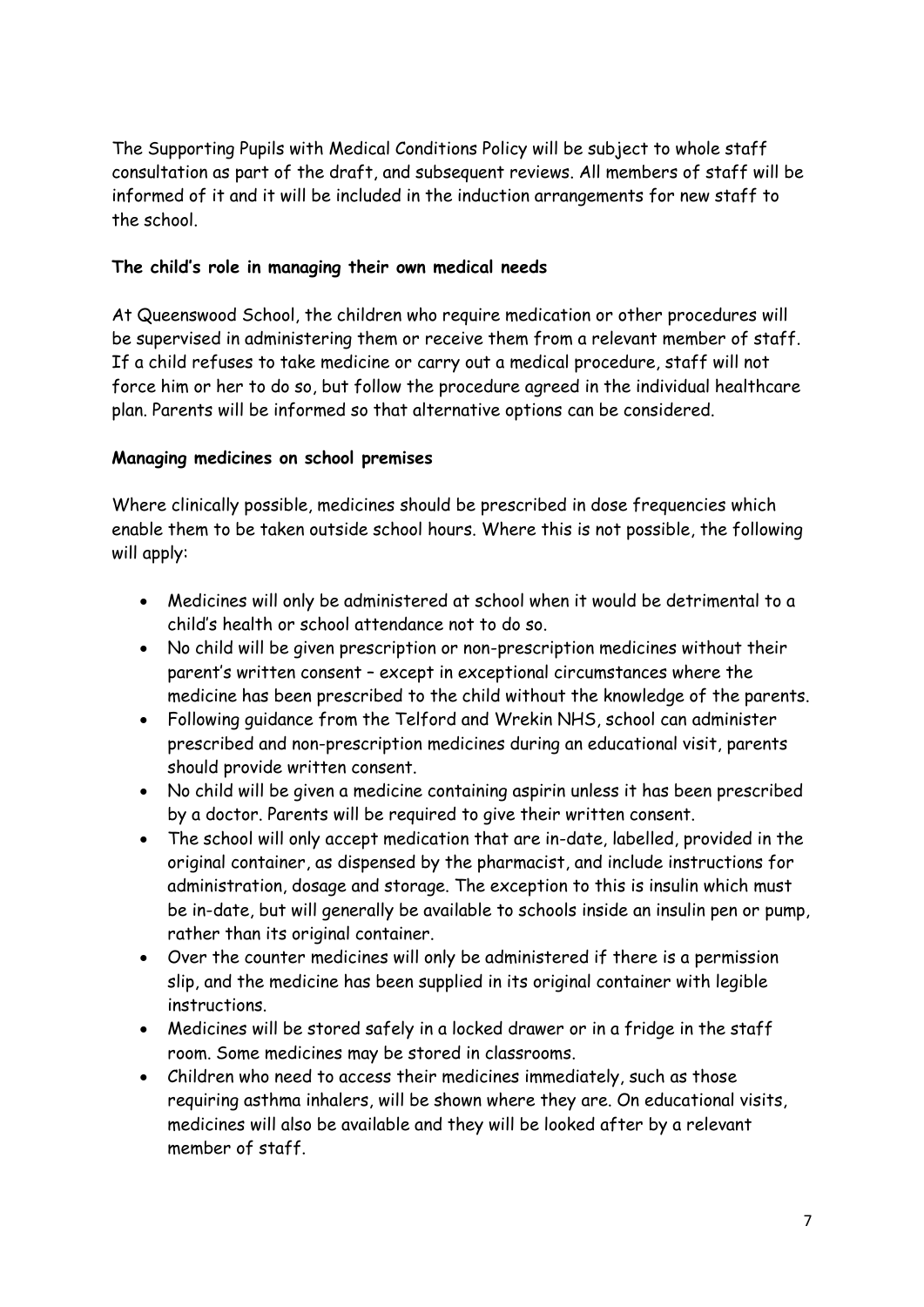- If a controlled drug has been prescribed, it will be kept securely and stored in a non-portable container. Named staff only will have access to such medication so that it can be administered to the specific child. The school will keep a record of doses administered, stating what, how and how much was administered, when and by whom. Any side effects of the medication to be administered will be noted.
- When no longer required, medicines should be returned to the parent to arrange for safe disposal.

Written records will be kept of all medicines administered to children and parents will be informed if their child has been unwell at school.

# **Emergency procedures**

A child's individual healthcare plan will clearly define what constitutes an emergency and the action to be taken, including ensuring that all relevant staff are aware of emergency symptoms and procedures. It may be necessary to inform other pupils in general terms so that they can inform a member of staff immediately if they think help is needed.

If a child is taken to hospital, staff should stay with the child until the parent arrives, or accompany a child taken to hospital by ambulance. Accurate information about the child will be provided to the emergency services at the call out stage, during any first response stage, or subsequent moving on to hospital.

# **Educational visits and sporting activities**

The school will consider how a child's medical condition will impact on their participation. We will encourage all children to participate according to their ability and make any necessary reasonable adjustments, unless evidence from a clinician, such as a GP, states that this is not possible.

The school will consider what reasonable adjustments may need to be made after carrying out a risk assessment so that planning arrangements take account of any steps needed to ensure that children with medical conditions are included. This will require consultation with parents and pupils and advice from the relevant healthcare professional to ensure that pupils can participate safely.

# **Unacceptable practice**

Although school staff should use their discretion and judge each case on its merits with reference to the child's individual healthcare plan, it is not generally acceptable practice to:

 Prevent children from easily accessing heir inhalers and medication and administering their medication when and where necessary;